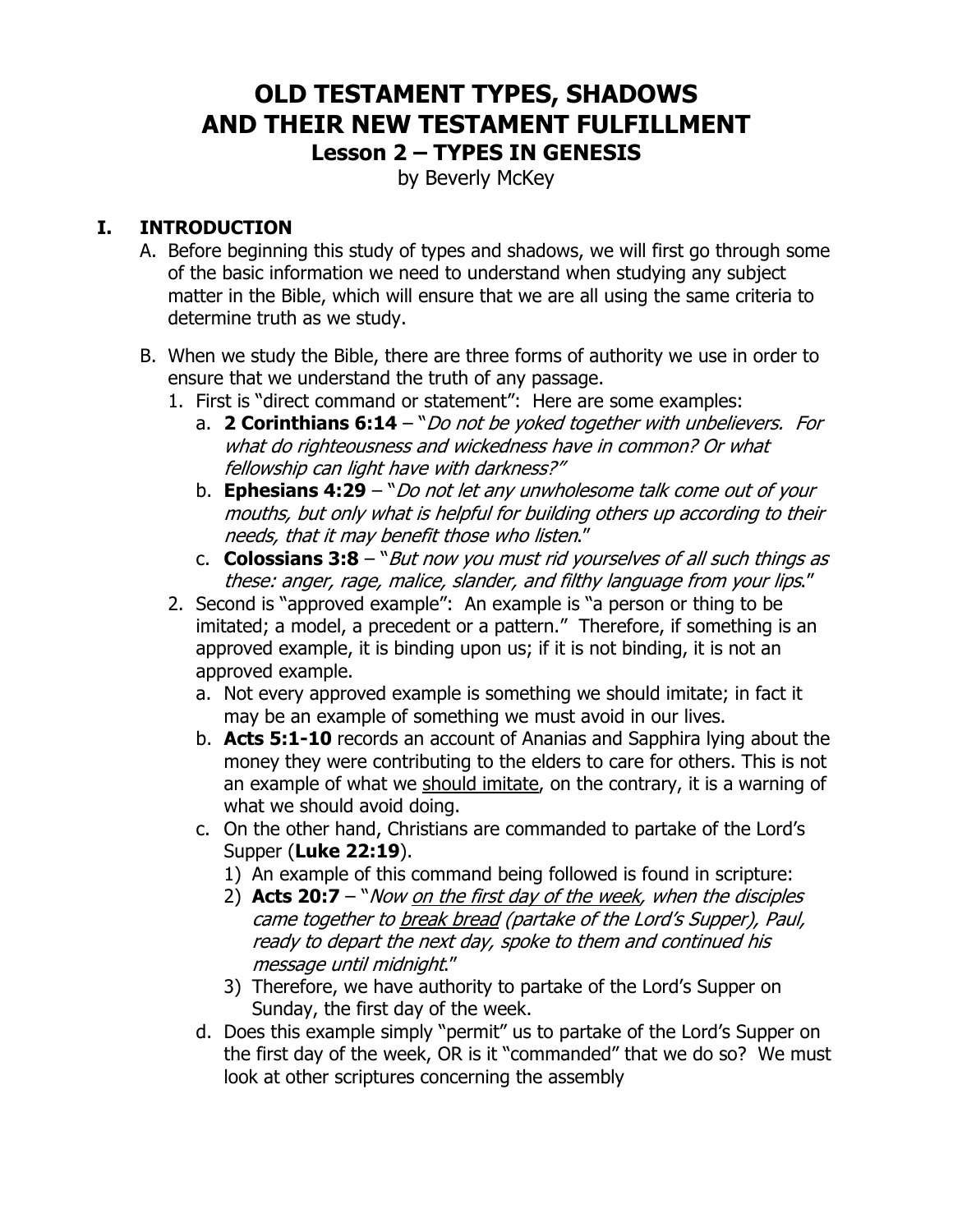- 1) Jesus rose from the dead on the first day of the week (Sunday), which is the very reason we partake of the Lord's Supper  $-$  to memorialize His death, burial and resurrection.
- 2) The first gospel sermon was preached on Sunday (the Day of Pentecost was always on Sunday) – **Acts 2**
- 3) The early church came together on the first day of the week to give of their means to the church treasury – **I Corinthians 16:2**.
- 4) We have no examples of partaking of the Lord's Supper occurring on any other day than the first day of the week.
- e. Can we then scripturally offer the Lord's Supper on any other day than the first day of the week?
	- 1) Can we take it on Wednesday evening when we meet for Bible Class?
	- 2) Or can we select an alternative day of worship, such as Saturday, as a convenience for those who prefer to worship on that day?
	- 3) Or can we offer it every day of the week, as the Catholics do?
	- 4) Also, do we have to do it every first day or can we just do it periodically, once a quarter, once a month, etc.
	- 5) The answer is:
		- a) Since every week has a "first day", we must assume that the instructions in the New Testament refers to every first day of the week.
		- b) Since we have no example or commandment that authorizes us to offer the Lord's Supper on any day other than the first day of the week, we are obligated to stay with that example.
	- 6) Many argue that there is no express prohibition for offering the Lord's Supper on any other day.
		- a) One of the principles of studying the Bible is the idea that when God gives authorization or commands, He does not also list in detail the things that are forbidden by that command.
		- b) For example: When God told Noah to build the Ark out of gopher wood, He did not then follow that commandment by saying: Do not use pine, do not use oak, do not use sycamore, etc. Specifying gopher wood eliminated all other wood automatically.
		- c) Therefore, specifying the first day of the week automatically eliminates all other days for serving the Lord's Supper. However, it did not eliminate allowing the church to meet on any other day for additional bible study opportunities.
	- 7) Remember that God set specific dates for many of the Jewish holy days that were to be celebrated.
		- a) However, God simply said regarding the Sabbath  $(7<sup>th</sup>$  day of the week): **Deut. 5:12** – "Observe the Sabbath day, to keep it holy, as the Lord you God commanded you."
		- b) Would the Jews have assumed that they could keep the Sabbath once a month, or move it to another more convenient day? No way!
		- c) God expected the Israelites to keep the Sabbaths in **Ex. 31:13**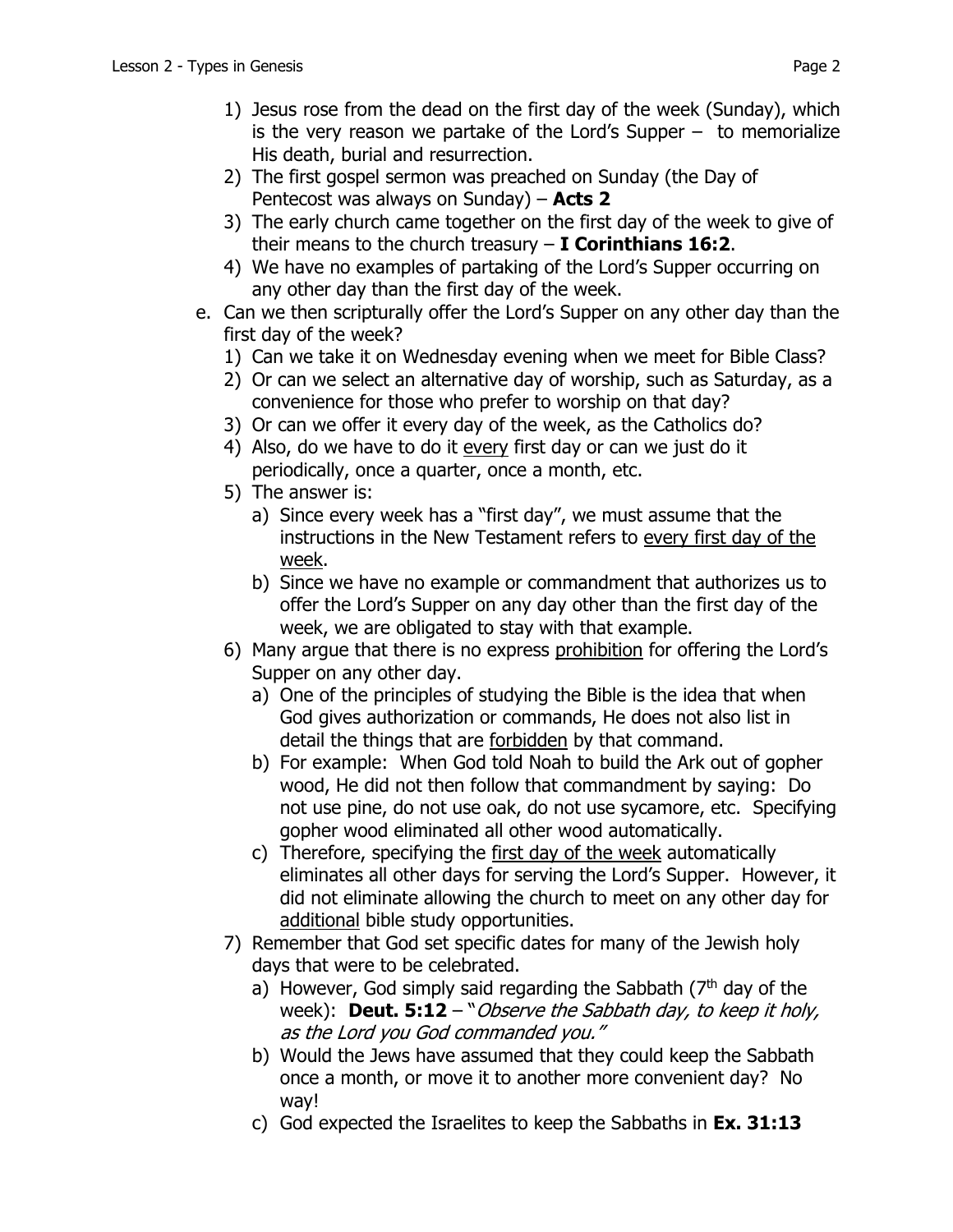"Speak also to the children of Israel, saying: 'Surely My Sabbaths you shall keep, for it is a sign between Me and you throughout your generations, that you may know that I am the Lord who sanctifies you."

- 8) Is it possible that God expects less dedication from Christians regarding the day of worship than He did from the Jews?
	- a) Paul said this: **Hebrews 10:23-25** "23 Let us hold fast the confession of our hope without wavering, for He who promised is faithful. <sup>24</sup> And let us consider one another in order to stir up love and good works, <sup>25</sup> not forsaking the assembling of ourselves together, as is the manner of some, but exhorting one another, and so much the more as you see the Day approaching."
	- b) Why then do some today assume that the day of worship can be changed to Saturday for convenience?
	- c) Why then do others assume that they can set an alternative schedule for observing the Lord's supper?
		- i. Some say it dilutes the importance of the Lord's supper to observe it weekly, so they only observe it monthly or quarterly to make it a more solemn event.
		- ii. Others (Catholics) offer it daily and at weddings and just about any time they feel like it.
		- iii. Why is it so hard to just do as God commands without considering convenience or human preferences?
- 3. The third, and most difficult to understand, form of scriptural authority is called "necessary inference", which many Bible students have overlooked or misapplied.
	- a. Most students of the Bible agree that direct commands are teachings that are authorized by God.
	- b. However, some question the concept of "approved examples", but a growing number challenge the use of "necessary inference" as an acceptable form of Bible authority because it requires the use of human logic necessary to draw the inference (conclusion).
	- c. Let's look at a simple example of "necessary inference":
		- 1) After meeting Jesus Christ on the road to Damascus, Saul (Paul) was sent to Damascus to wait where he would be told what he must do next. (**Acts 22:10-11**)
		- 2) After arriving in Damascus, three days later Ananias was sent to Saul (Paul) to give him further instructions. Listen to what Ananias told Paul:
			- a) **Acts 22:14-15**  "The God of our fathers has chosen you that you should know His will, and see the Just One, and hear the voice of His mouth.<sup>15</sup> For you will be His witness to all men of what you have seen and heard."
			- b) **Acts 22:16** "And now why are you waiting? Arise and be baptized, and wash away your sins, calling on the name of the Lord.'*"*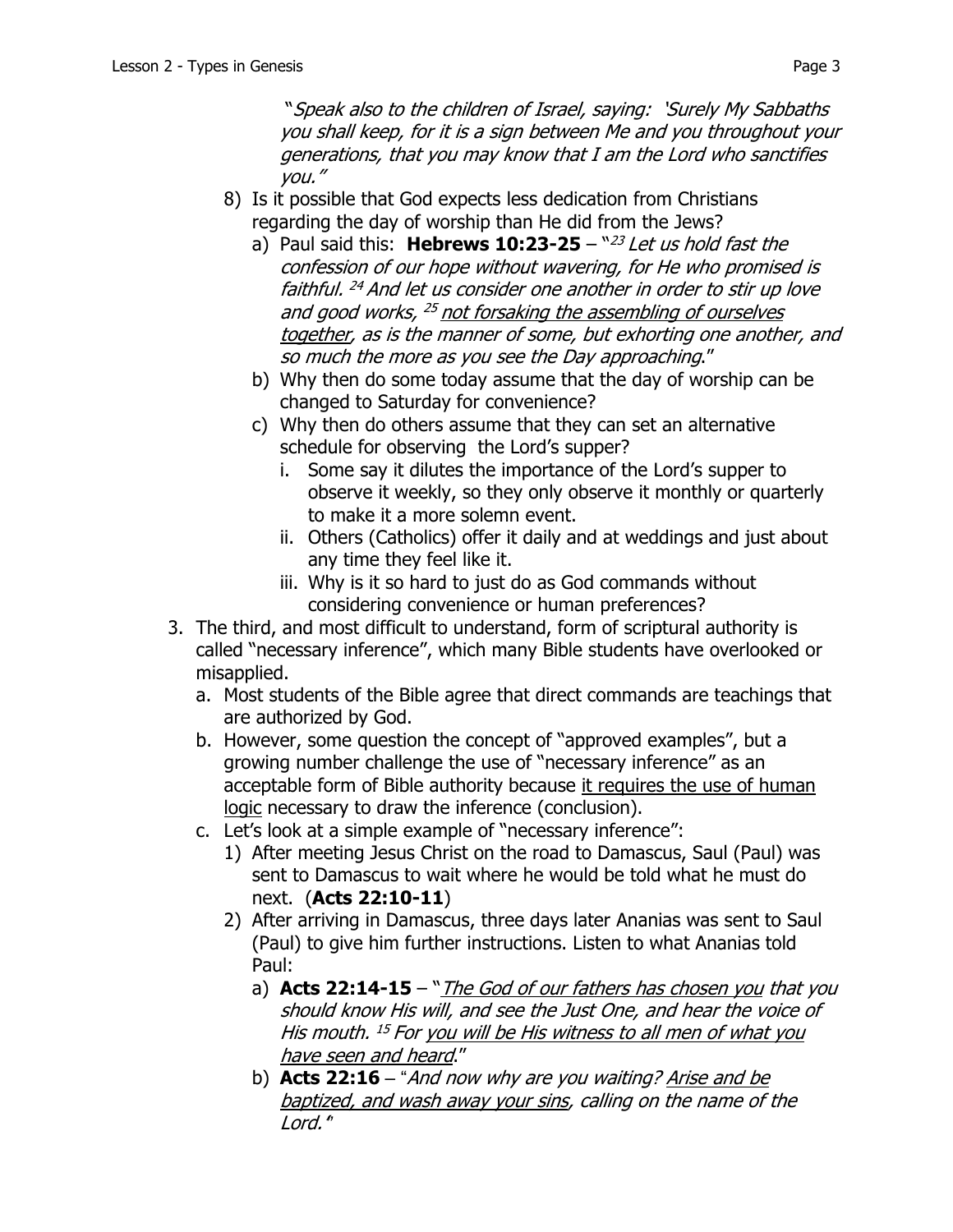- c) Most dedicated readers of the Bible would necessarily infer that this commandment ("arise and be baptized, and wash away your sins") also applies to anyone today who wants to have their sins forgiven, and not just to Paul alone.
- d) In this example from the life of Paul we see that a "necessary inference" is one in which a conclusion is drawn because the evidence demands it; therefore, it is not a hunch or a guess nor is it vaguely related to the subject under consideration.
- 3) Let's look at some examples that are NOT necessary inferences:
	- a) **Acts 3:1-8** In this account Peter and John were on their way to the temple. A man who was lame from birth was carried to the gate of the temple where he begged for alms.
		- i. When Peter and John passed him Peter said: Vs. 6-8<sup>"</sup>Silver and gold I do not have, but what I do have I give you; In the name of Jesus Christ of Nazareth, rise up and walk. And he took him by the right hand and lifted him up, and immediately his feet and ankle bones received strength. So he, leaping up stood and walked and entered the temple with them – walking, leaping, and praising God."
		- ii. This example does not prove that people today can still perform such miracles as these Apostles did.
		- iii. We know that the ability to do miracles (or signs), whether by Jesus or the first century Christians had a specific purpose – to confirm the words they spoke were truly from God.
		- iv. **Mark 16:19-20** <sup>"19</sup> So then, after the Lord had spoken to them, He was received up into heaven, and sat down at the right hand of God.  $^{20}$  And they went out and preached everywhere, the Lord working with them and confirming the word through the accompanying signs."
	- b) **Acts 16:15**  We read where Lydia and her "household" were baptized.
		- i. Some have inferred that this serves as an example of infant baptism, however this is not a "necessary inference" because all households do not have infants.
		- ii. It is also in disagreement with the instructions that Jesus left the apostles in **Mark 16:15-16** – "Go into all the world and preach the gospel to every creature. <sup>16</sup> He who believes and is baptized will be saved; but he who does not believe will be condemned."
		- iii. Infants are incapable of hearing, understanding and believing the gospel message.
		- iv. **Acts 2:38** also teaches that one must repent of sins before being baptized, which infants are incapable of doing.
- 4) On the other hand, a "necessary inference" is accompanied by evidence that makes the inference an obvious one. For example:
	- a) In **John 9**, the healing of a blind man is recorded by Jesus.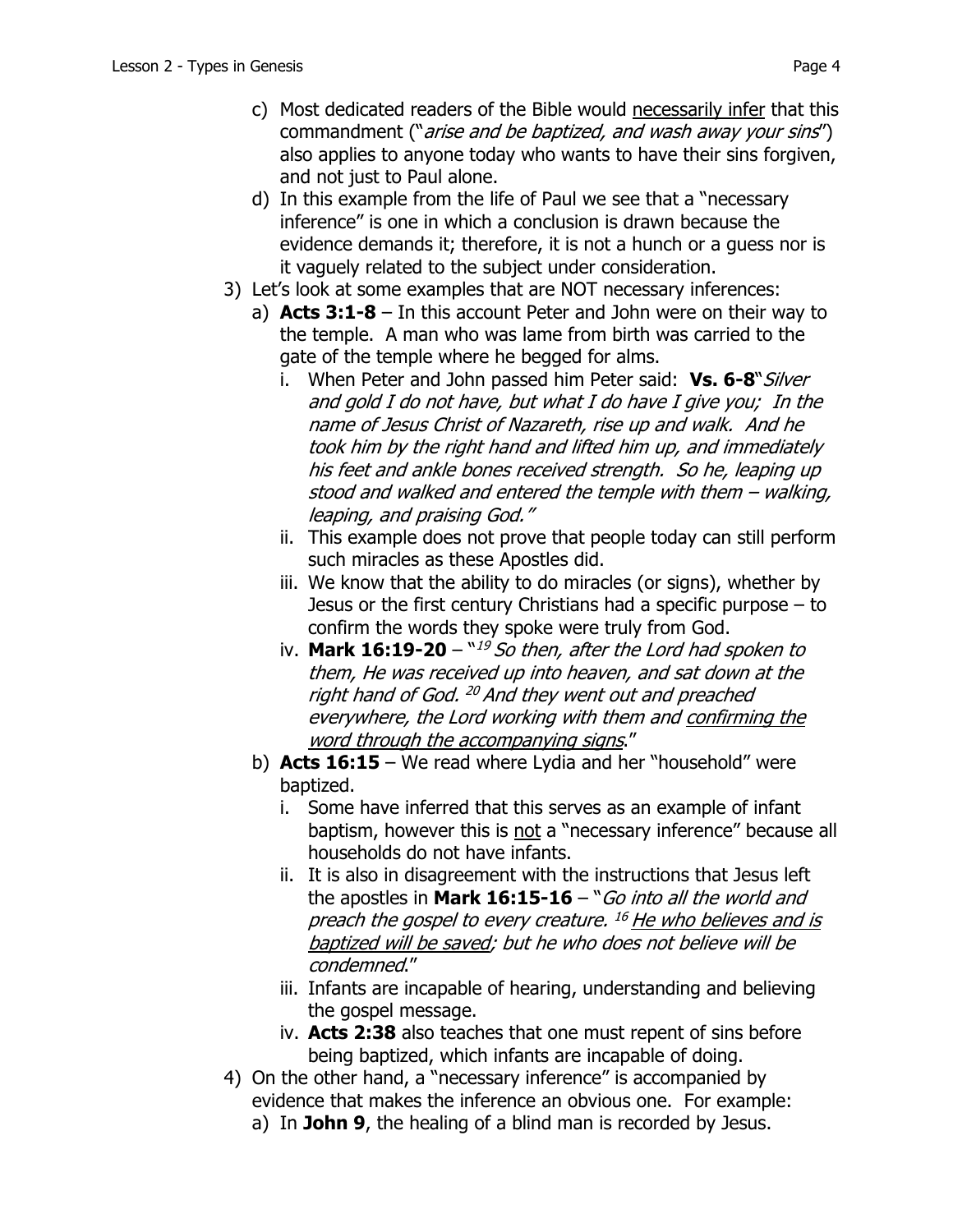- b) The healed man concluded (inferred) that Jesus must be a prophet (vs. 17) and must be "of God" because, as he said, "Since the world began was it not heard that any man opened the eyes of one that was born blind. If this man was not of God, he could do nothing." (vs. 32-33).
- c) The man healed of blindness drew the "necessary" inference because of the obvious facts.
- C. It is the obligation of every Christian to study the Bible with the primary goal of learning the truth of God's word.
	- 1. Some defend their views with this statement: "You interpret it one way and I interpret it another." But the fact is, there is only one interpretation that is truth.
	- 2. For example: Some say that "*faith only*" is required for salvation.
		- a. Is this teaching supported by scripture? Some say "Yes", just read: **Ephesians 2:8-9** – "*For by grace you have been saved through faith*, and that not of yourselves; it is the gift of God, not of works, lest anyone should boast."
		- b. They argue that if it is a "free gift", then you don't have to do anything to get it. But is that true?
		- c. Does that teaching harmonize with **James 2:17-20**  $^{117}$  Thus also faith by itself, if it does not have works, is dead. <sup>18</sup> But someone will say, *'You have faith, and I have works*.' Show me your faith without your works, and I will show you my faith by my works.  $^{19}$  You believe that there is one God. You do well. Even the demons believe—and tremble! <sup>20</sup> But do you want to know, O foolish man, that faith without works is dead? .... <sup>24</sup> You see then that a man is justified by works, and not by faith only."
		- d. When we find that our understanding of a scripture or passage is in conflict with the teaching of another passage of scripture, then we are either misunderstanding one or both of the passages.
		- e. Since the teachings of the New Testament do not contradict each other, we must come to an understanding that harmonizes both passages into the truth of the matter.
- **II. The First Adam**, A Type of the Last Adam (Jesus Christ) **Genesis 1-3**
	- A. Adam serves at a type/shadow of the one who was to come, Jesus Christ.
		- 1. **Romans 5:14** "Nevertheless death reigned from Adam to Moses, even over those who had not sinned according to the likeness of the transgression of Adam, who is a type of Him who was to come (Jesus Christ)."
		- 2. **I Corinthians 15:45**  "And so it is written, '*The first man Adam became a living being*.' The last Adam became a life-giving spirit."
		- 3. Paul refers to Christ as the "last Adam", meaning that He is the antitype (or the fulfillment) of the type/shadow of the first Adam.
	- B. In some ways, Adam is a type of Christ by contrast rather than by comparison.
		- 1. Adam was the Son of God in a unique sense, and as such was a type of the divine Son of God.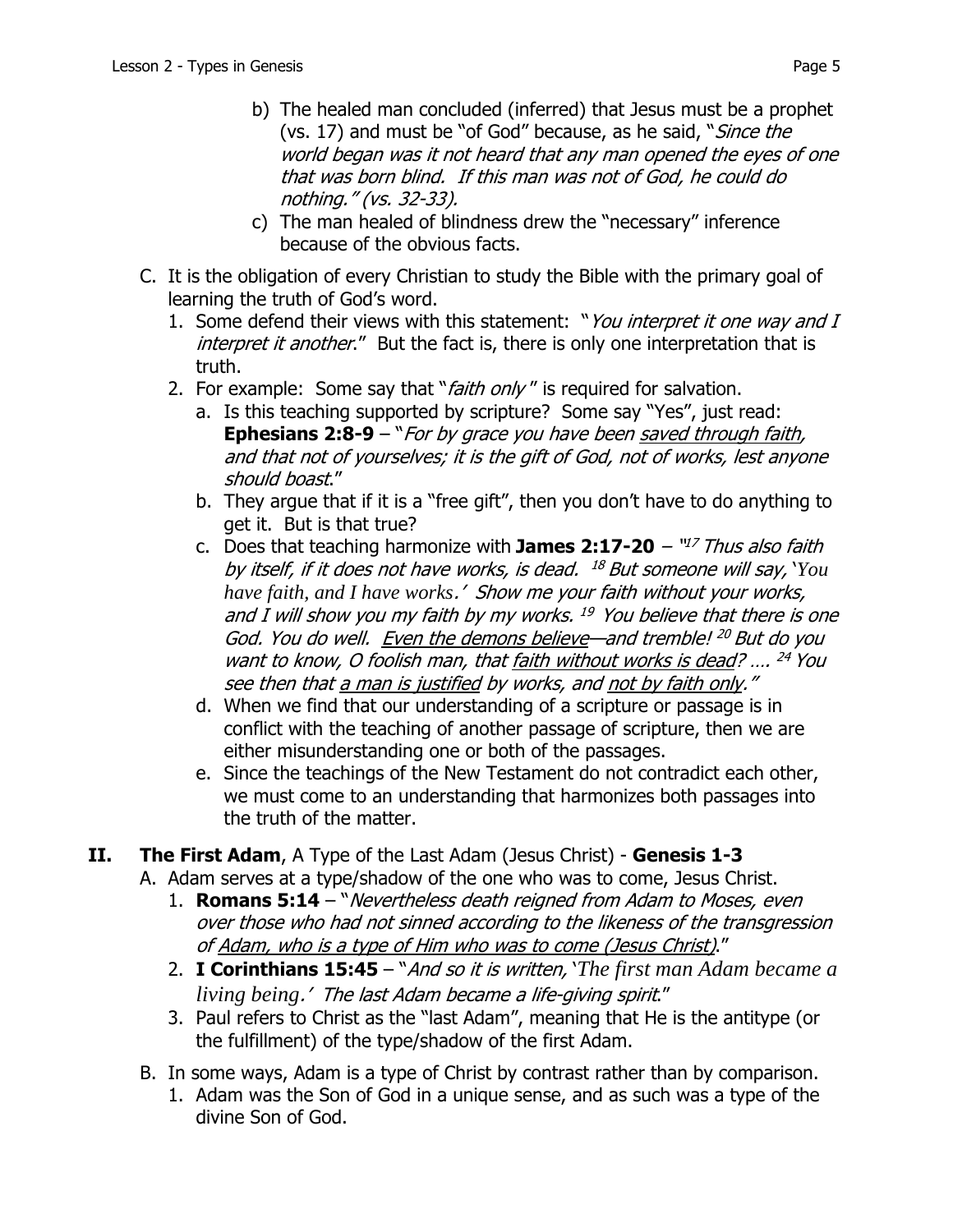- a. Notice this genealogy from Noah: **Luke 3:36b-38**  Noah, the son of Lamech, <sup>37</sup> the son of Methuselah, the son of Enoch, the son of Jared, the son of Mahalalel, the son of Cainan, <sup>38</sup> the son of Enosh, the son of Seth, the son of Adam, the son of God."
- b. Adam was created without sin and Jesus lived a sinless life on earth. **2 Corinthians 5:21** – "For He (God) made Him (Jesus Christ) who knew no sin to be sin for us, that we might become the righteousness of God in Him."
- c. Adam is not a perfect type of Christ, for Jesus was the eternal Son of God, uncreated, whereas Adam was the created son of God.
- 2. Adam as the husband of Eve is a type of Christ as the husband of the Church.
	- a. **Ephesians 5:31-32**  "31 For this reason a man shall leave his father and mother and be joined to his wife, and the two shall become one flesh.  $32$  This is a great mystery, but I speak concerning Christ and the church."
		- 1) Paul quoted from **Genesis 2:24** in this the statement made about the marriage of Adam and Eve.
		- 2) Thus, he is making them types: Adam and Eve are the types; Jesus and the Church the antitypes.
	- b. Adam and Eve were instructed in Genesis 1:28 to "Be fruitful, and multiply, and replenish the earth." Because of Adam and Eve, the world became populated.
	- c. Jesus had a similar purpose in that He was sent to earth to make it possible that Heaven would one day be populated with those who have obeyed the gospel of Christ.
		- 1) **Acts 2:47b**  "And the Lord added to the church daily those who were being saved."
		- 2) **Romans 5:36** "He who believes in the Son has everlasting life; and he who does not believe the Son shall not see life, but the wrath of God abides on him."
		- 3) **John 14:1-3**  "Let not your heart be troubled; you believe in God, believe also in Me. <sup>2</sup> In My Father's house are many mansions; if it were not so, I would have told you. I go to prepare a place for you.  $3$  And if I go and prepare a place for you, I will come again and receive you to Myself; that where I am, there you may be also."
	- d. Even as Adam is the head of the human race, so Christ is the Head of the Church.
		- 1) **Colossians 1:18** "18 And He (Christ) is the head of the body, the church, who is the beginning, the firstborn from the dead, that in all things He may have the preeminence."
		- 2) **Ephesians 5:23**  "For the husband is head of the wife, as also Christ is head of the church; and He is the Savior of the body."
- 3. As Adam conveyed the consequences of his sin to his descendants, so Christ conveys His righteousness to those baptized into Christ.
	- a. **Romans 5:18-19**  "18 Therefore, as through one man's offense judgment came to all men, resulting in condemnation, even so through one Man's righteous act the free gift came to all men, resulting in justification of life.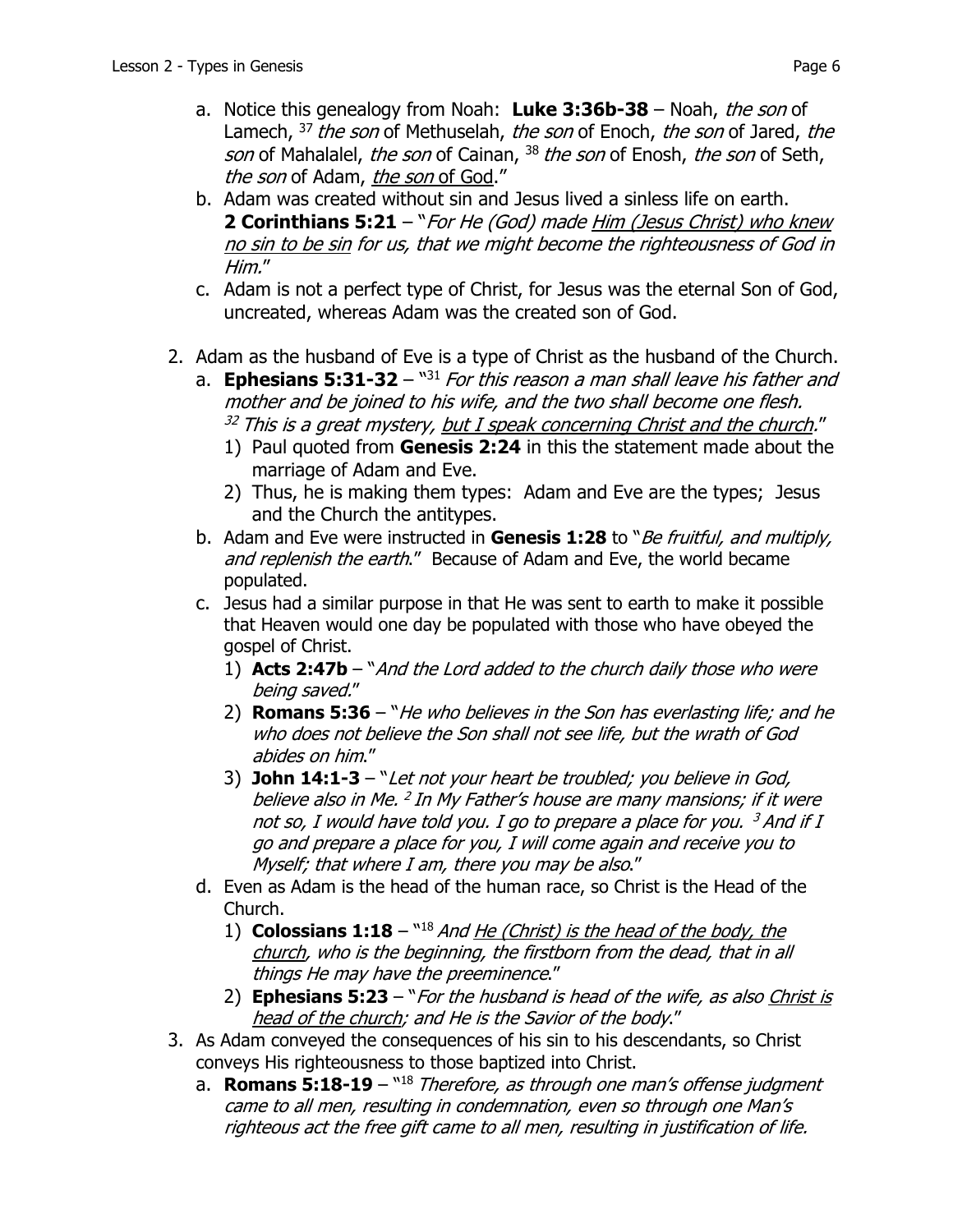$19$  For as by one man's disobedience many were made sinners, so also by one Man's obedience many will be made righteous."

- b. **Romans 6:3** "Or do you not know that as many of us as were baptized into Christ Jesus were baptized into His death?"
- **III. The Offering of Abel**, A Type of the Sacrifice of Christ **Genesis 4**
	- A. Abel's offering was an expression of his faith God.
		- 1. We are provided with little information regarding the sacrifices offered by Cain and Abel.
			- a. How did they know to offer a sacrifice?
			- b. Did they receive instructions on how to properly offer a sacrifice?
			- c. Were they told what to sacrifice?
			- d. Why was Abel's sacrifice acceptable to God and Cain's was not?
		- 2. Here are the facts recorded by Moses.
			- a. **Genesis 4:3-5**  "3 And in the process of time it came to pass that Cain brought an offering of the fruit of the ground to the LORD. <sup>4</sup> Abel also brought of the firstborn of his flock and of their fat. And the LORD respected Abel and his offering, <sup>5</sup> but He did not respect Cain and his offering. And Cain was very angry, and his countenance fell."
		- B. Both Cain and Abel came before the Lord to offer sacrifices.
			- 1. Cain offered the fruit of the ground, which he had grown.
			- 2. Abel brought a young lamb, the first born from the flock he tended. (It is understood that the lamb was slain for the sacrifice.)
			- 3. Scripture does not reveal that God gave them instructions about offering sacrifices, but otherwise, how would they have known to do so. (a necessary inference).
			- 4. Is it possible that the type of acceptable sacrifice was given to Cain and Abel as part of their instructions?
			- 5. Verse 4 indicates that God respected Abel and his sacrifice, but He did not respect Cain and his offering.
		- C. Did God reject Cain's sacrifice because he did not give his best or was it because it was not a blood sacrifice like Abel's, or some other reason? We will likely have to use the "necessary inference" to come to a conclusion.
			- 1. There are not very many verses in the Bible about Cain and Abel but there are a couple that we need to consider.
				- a. **Hebrews 11:4** "By faith Abel offered to God a more excellent sacrifice than Cain, through which he obtained witness that he was righteous, God testifying of his gifts; and through it he, being dead, still speaks."
				- b. **1 John 3:11–12**  $^{\text{N11}}$  For this is the message that you heard from the beginning, that we should love one another,  $^{12}$  not as Cain who was of the wicked one and murdered his brother. And **why** did he murder him? Because his works were evil and his brother's righteous."
			- 2. These two verses confirm the differences between Cain and Able.
				- a. Abel's sacrifice was made " $by$  faith", while no mention of faith is made in reference to Cain's sacrifice.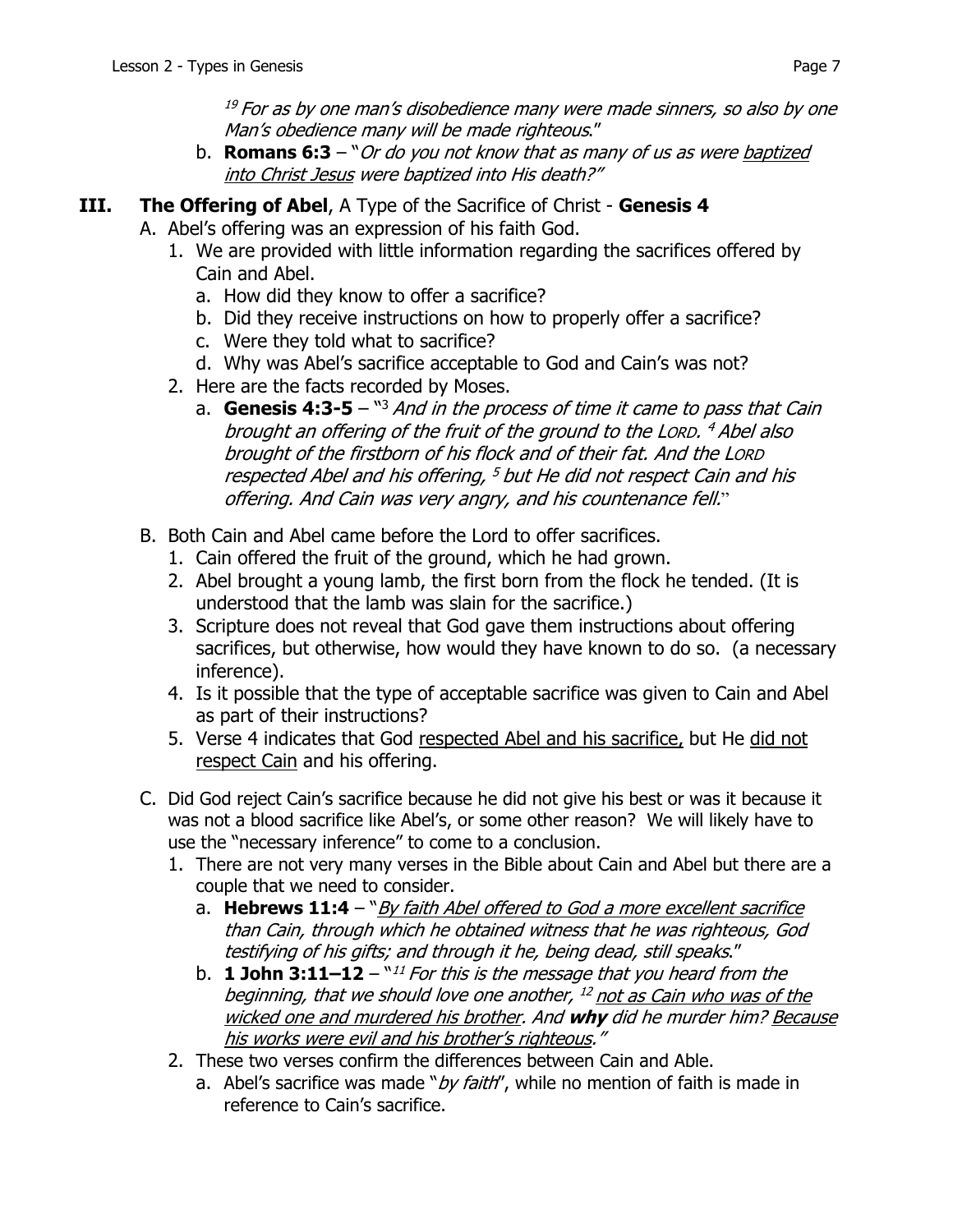- b. John said that Cain murdered his brother, Abel, because his own works were evil and his brother's works were righteous.
- c. John also said that Cain was "of the wicked one", (Satan).
- d. Obviously, the factor in Cain's sacrifice that made it unacceptable was his lack of faith. He had been influenced by Satan, as his mother had been.
- 3. Jesus said, **Matthew 6:24** "No one can serve two masters; for either he will hate the one and love the other, or else he will be loyal to the one and despise the other." This seems to be the situation in which Cain found himself.
- 4. The writer of Hebrews made a statement that directly applies to the story we read in Genesis.
	- a. **Hebrews 11:6** "*But without faith it is impossible to please Him (God):* for he who comes to God must believe that He is, and that He is a rewarder of those who diligently seek Him."
	- b. Without faith it is useless to even try to please God with good works, so we may conclude that Cain's lack of faith was the reason he was rejected.
	- c. The absence of faith means God will not be pleased with anything we do and it really does not matter what gifts you are bringing before the Lord, it will be rejected.
	- d. We need to remember that every time we meet together with the church to worship our God in the communion, in song, in prayer, in Bible study and in our giving.
		- 1) These are some of the sacrifices we offer God today and they must be offered in faith as well.
		- 2) **Hebrews 13:15-16**  "<sup>15</sup>Therefore by Him let us continually offer the sacrifice of praise to God, that is, the fruit of our lips, giving thanks to His name. <sup>16</sup>But do not forget to do good and to share, for with such sacrifices God is well pleased."
		- 3) **I Peter 2:5**  "...you also, as living stones, are being built up a spiritual house, a holy priesthood, to offer up spiritual sacrifices acceptable to God through Jesus Christ."
- 5. Additionally, there is the very important issue of Cain's reaction to God's rejection of his sacrifice.
	- a. **Genesis 4:5b–7** "5 ...but He did not respect Cain and his offering. And Cain was very angry, and his countenance fell.  $6$  So the LORD said to Cain, "Why are you angry? And why has your countenance fallen?<sup>7</sup> If you do well, will you not be accepted? And if you do not do well, sin lies at the door. And its desire is for you, but you should rule over it."
	- b. God recognized that Cain's anger was evidence of the condition of his heart and his attitude.
	- c. God provided a way out by reminding Cain that "**if** you do well, will you not be accepted?".
	- d. The proper reaction for Cain was to repent of his evil ways and determine to "do well" so that God would accept him also.
	- e. However, Cain apparently was not repentant and instead allowed his anger to drive him to murder.
- 6. While we are no longer required to offer ceremonial sacrifices, God does expect certain sacrifices from us still today.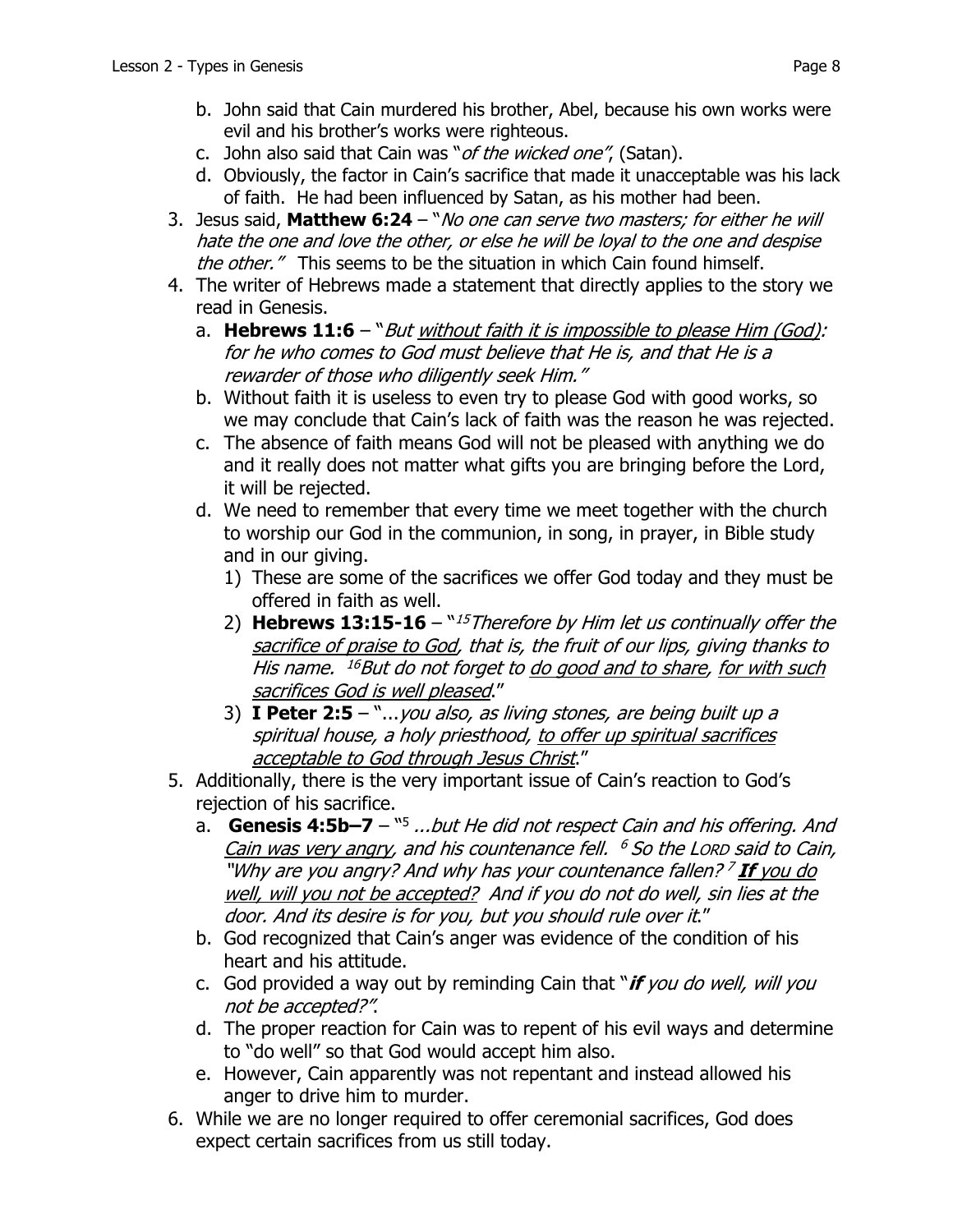- a. **Romans 12:1**  "I beseech you therefore, brethren, by the mercies of God, that you present your bodies a living sacrifice, holy, acceptable to God, which is your reasonable service."
- b. The sacrifice we must offer to God is our bodies realizing all we are and have belongs to God and we are simply stewards of the gifts and blessings God had showered upon us.

## **I. The Ark of Noah**, A Type of God's Salvation - **Genesis 6-8**

- A. The ark was a refuge from the Flood, even as God's salvation is a refuge from God's wrath against sin.
	- 1. The Flood was God's visitation of righteous judgment against the wickedness of mankind.
		- a. **Genesis 6:5** "And God saw that the wickedness of man was great in the earth, and that every imagination of the thoughts of his heart was only evil continually."
		- b. But the family of Noah was provided safety within the ark. **I Peter 3:20** – "…when once the Divine longsuffering waited in the days of Noah, while *the* ark was being prepared, in which a few, that is, eight souls, were saved through water."
		- c. The antitype for the Ark is baptism, which is a New Testament teaching.
			- 1) Noah's family was saved from destruction and the wrath of God by the Ark that floated above the flood water.
			- 2) Peter tells us in **I Peter 3:21** "There is also an antitype which now saves us—baptism (not the removal of the filth of the flesh, but the answer of a good conscience toward God), through the resurrection of Jesus Christ."
			- 3) The ark took the full force of the floods of rain and protected the family of Noah from destruction.
				- a) This is a type of the torture Christ had to endure on our behalf on Calvary's cross. **Isaiah 53:8** – "For the transgression of my people was He stricken."
				- b) Instead of the torture falling upon the sinners who deserved it, it fell upon Jesus, the sinless One.
	- 2. God instructed Noah and his family what they had to do in order to be saved on the Ark:
		- a. build the ark exactly according to the instructions given by God
		- b. store up food for the people and the animals
		- c. gather the animals into the ark
	- 3. God has also provided us with instructions on how to be saved from the wrath of God on the Day of Judgment:
		- a. hear the word of God **Romans 10:17, Acts 4:4, 15:7,**
		- b. believe the gospel message **Mark 16:16; John 3:16, 3:36, 5:24, 6:40, 47; 11:25**
		- c. repent of our sins **Acts 2:38, 3:9; Luke 24:46-48; 2 Cor. 7:10**
		- d. confess that Jesus is the Son of God **Acts 8:37; Romans 10:9; I John 4:15; Matt. 10:32; Luke 12:8**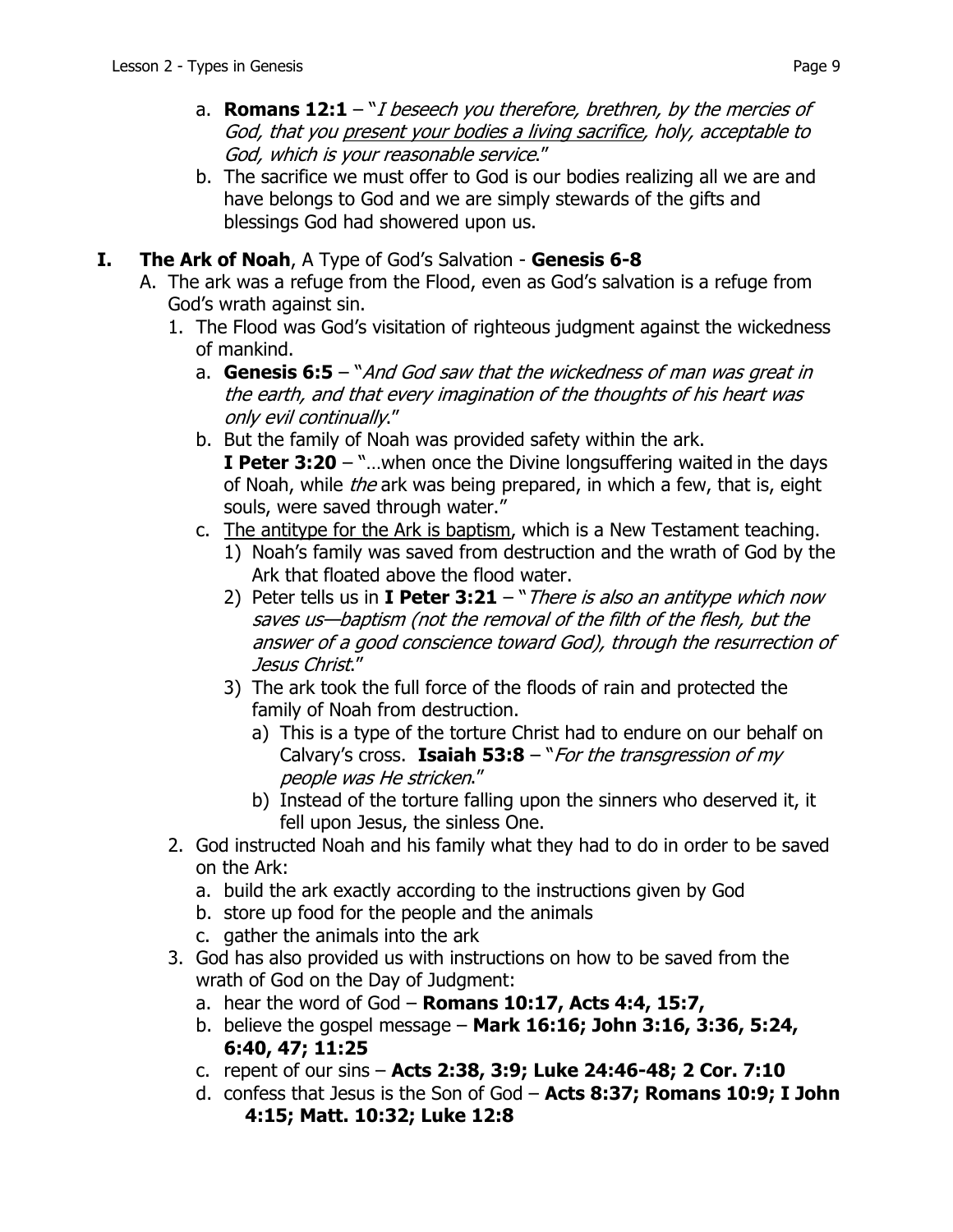- e. be baptized for the forgiveness of sins **Mark 16:16; Matt. 28:19-20; Acts 2:28, 2:41, 8:21, 22:16, Romans 6:3, Gal. 3:27; I Peter 3:21**
- f. life faithfully until death **Rev. 2:10; Matt. 7:21-23**; **I Cor. 9:27; 2 Cor. 13:5;**
- g. No one has an excuse if they fail to obey the instructions.
- **II. Melchizedek**, A Type of Christ as King and Priest **Genesis 14:18-20**
	- A. Who was Melchizedek?
		- 1. When Abraham returned from his victorious battle with the five kings, having rescued Lot, we find Melchizedek going out to meet him.
		- 2. **Genesis 14:18-20** "<sup>18</sup> Then Melchizedek king of Salem brought out bread and wine; he was the priest of God Most High. <sup>19</sup> And he blessed him and said: '*Blessed be Abram of God Most High, Possessor of heaven and earth; 20 and blessed be God Most High, Who has delivered your enemies into your hand.*' And he (Abraham) gave him (Melchizedek) a tithe of all."
		- 3. This strange character was called king of Salem, meaning King of Peace.
			- a. In **Isaiah 9:6**, he prophesied regarding the Messiah calling Him the "prince of peace".
			- b. Jesus Christ had the ability to reconcile sinners to God, providing them with a "peace that passes all understanding". (**Philippians 4:6**)
	- B. Doubtless Melchizedek was king of the city of Jerusalem of that day.
		- 1. He also had the title of Priest of the Most High God.
		- 2. This was long before the Levitical priesthood was established in the Law of Moses, so Melchizedek was the only priest mentioned outside the lineage of Levi, until Christ.
		- 3. Melchizedek was a type of Christ as a Priest because Jesus also did not meet the requirements to be a priest under the Law of Moses since he was not from the tribe of Levi.
		- 4. Therefore, Jesus was a priest of God, like Melchizedek. **Hebrews 7:3** The Hebrew writer spoke of Melchizedek like this: "*without father, without* mother, without genealogy, having neither beginning of days nor end of life, but made like the Son of God, remains a priest continually."
		- 5. Melchizedek can typify Christ as Priest because:
			- a. Christ had no record of the beginning of His life or of the end of his life because He is an eternal being, even though His fleshly manifestation on earth experienced birth and a temporary death to fulfill the plan of God for the salvation of mankind.
			- b. **Hebrews 7:23-28** "23 Also there were many priests, because they were prevented by death from continuing.  $^{24}$  But He, because He continues forever, has an unchangeable priesthood. <sup>25</sup> Therefore He is also able to save to the uttermost those who come to God through Him, since He always lives to make intercession for them.  $^{26}$  For such a High Priest was fitting for us, who is holy, harmless, undefiled, separate from sinners, and has become higher than the heavens; <sup>27</sup> who does not need daily, as those high priests, to offer up sacrifices, first for His own sins and then for the people's, for this He did once for all when He offered up Himself.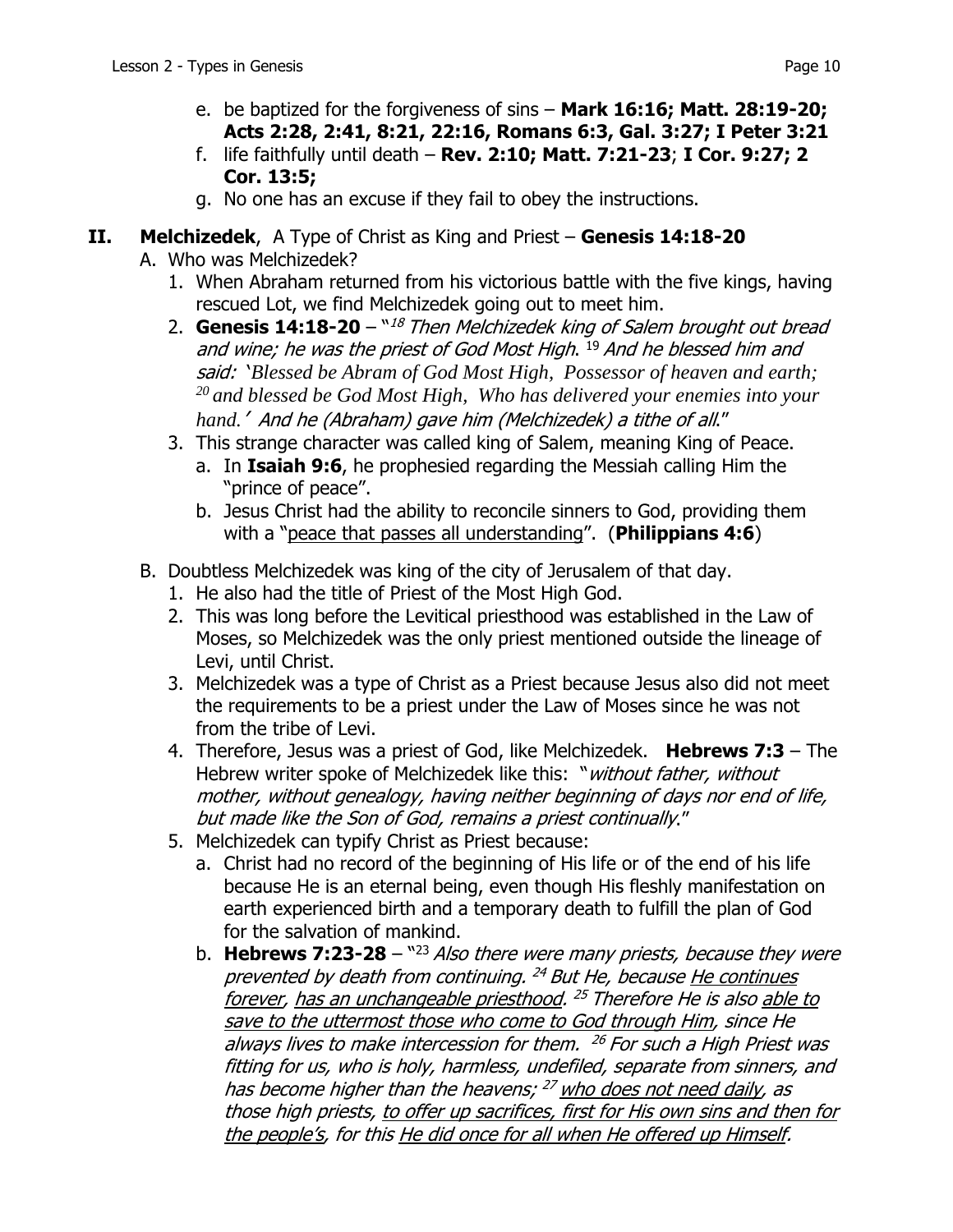$^{28}$  For the law appoints as high priests men who have weakness, but the word of the oath, which came after the law, appoints the Son who has been perfected forever."

## **III. Events in the Life of Isaac** Point to Christ **– Genesis 21, 22, 24**

- A. Isaac's birth was supernatural and so is a type of Christ's birth.
	- 1. **Genesis 21:1-2** "And the LORD visited Sarah as He had said, and the LORD did for Sarah as He had spoken. <sup>2</sup> For Sarah conceived and bore Abraham a son in his old age, at the set time of which God had spoken to him."
	- 2. Sarah was ninety, and Abraham one hundred years old which confirms that the birth of Isaac was indeed supernatural.
	- 3. God performed a miracle to fulfill His promise to Abraham and Sarah that they should have a son.
- B. Because the birth of Isaac required a miracle by God, it was a type of the birth of Jesus, who was miraculously born of a virgin.
	- 1. **Luke 1:35** "And the angel answered and said to her, '*The Holy Spirit will come upon you, and the power of the Highest will overshadow you; therefore, also, that Holy One who is to be born will be called the Son of God*.'"
	- 2. Of course, we must be careful to note that the birth of Isaac and that of Jesus were not alike in every respect, but both were supernatural births, which makes Isaac's birth a Type of the birth of Jesus Christ, the Son of God.
- C. Isaac was also a type of Christ when he was offered up by his father as a sacrifice, even though the young man was innocent of any offense deserving death.
	- 1. There are several similarities in offering of Isaac and the sacrifice of Jesus:
		- a. Even though Abraham had a son by his concubine, Hagar, God did not recognize that son as the promised heir of Abraham. Therefore, Isaac was considered Abraham's ONLY son.
		- b. God confirmed that idea in **Genesis 22:15-16**  15 Then the Angel of the LORD called to Abraham a second time out of heaven,  $^{16}$  and said: "By Myself I have sworn, says the LORD, because you have done this thing, and have not withheld your son, your only son—"
		- c. Isaac did not try to escape his fate and gave himself willingly according to his father's will.
		- d. Jesus also submitted Himself to be sacrificed according to the will of His Father.

**John 10:17-18** – "<sup>17</sup> Therefore My Father loves Me, because I lay down My life that I may take it again.  $^{18}$  No one takes it from Me, but I lay it down of Myself. I have power to lay it down, and I have power to take it again. This command I have received from My Father."

- e. Isaac's being received back as it were from the dead is a type of the resurrection of Christ.
	- 1) **Hebrews 11:17-19** "<sup>17</sup> By faith Abraham, when he was tested, offered up Isaac, and he who had received the promises offered up his only begotten son, 18 of whom it was said, '*In Isaac your seed shall be*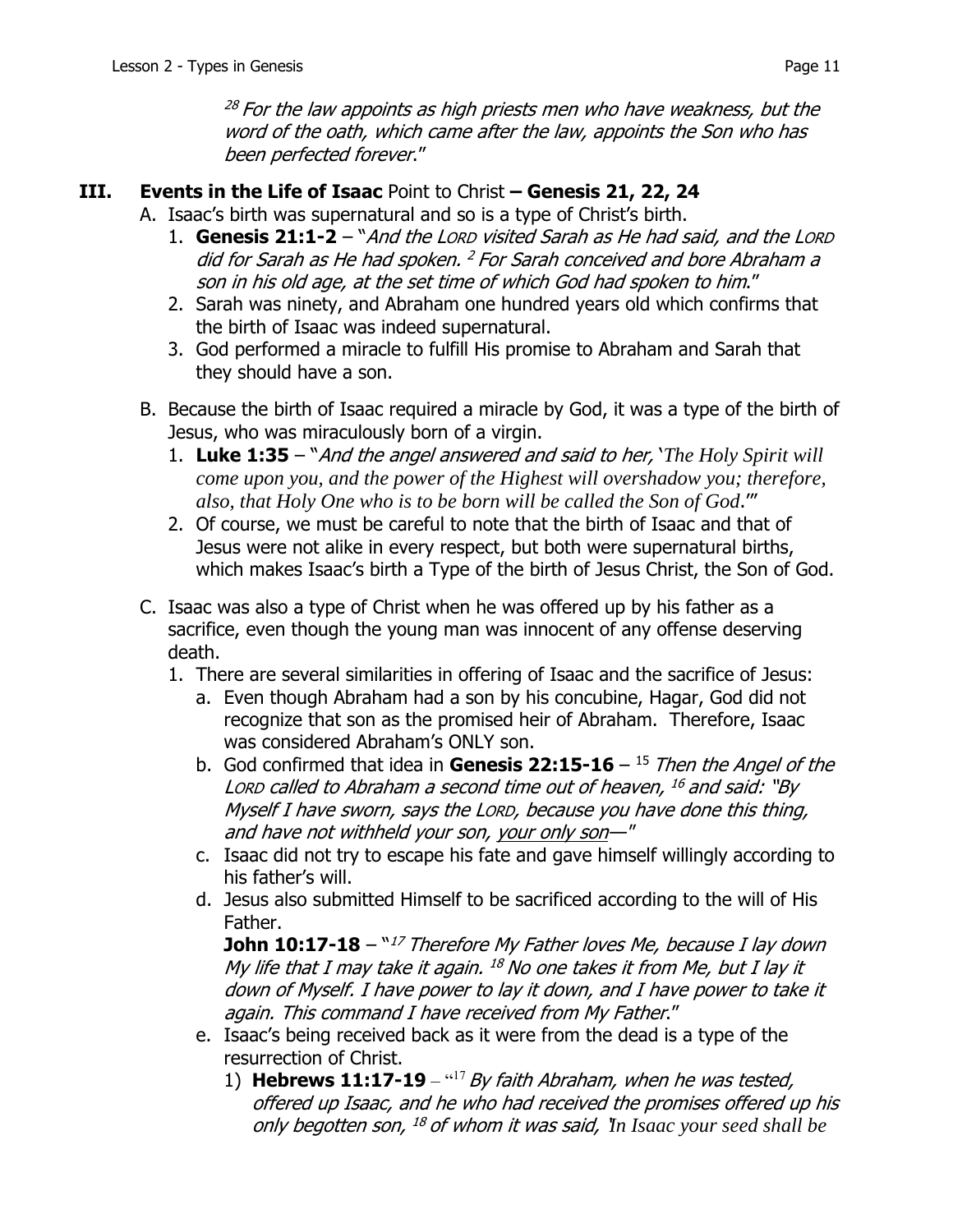called,<sup>'19</sup> concluding that God was able to raise him up, even from the dead, from which he also received him in a figurative sense."

- 2) In God's sight Abraham offered up his son Isaac, and then received him back, as it were, from the dead, which is a type of Christ rising from the tomb triumphant over death.
- **IV. Joseph**  His Character and Experiences Typify the Savior **Genesis 37-45** A. Joseph was beloved of his father; and Jesus is God's beloved Son.
	- 1. **Genesis 37:3** "Now Israel (Jacob) loved Joseph more than all his children, because he was the son of his old age. Also he made him a tunic of many colors."
		- a. But Jesus is not only the Son of God, He is the firstborn of God.
		- b. God spoke from heaven to confirm this: **Matthew 3:17**  "And suddenly a voice came from heaven, saying, "*This is My beloved Son, in whom I am well pleased*."
		- c. Only when the church was established did God add children to His family by adoption (those who have obeyed the gospel of Christ). **I John 3:1** – "Behold what manner of love the Father has bestowed on us, that we should be called children of God!"
	- 2. Joseph was hated by his brothers; and Jesus was hated by the Jewish leaders of His day (His brothers).
		- a. **Genesis 37:4** "But when his brothers saw that their father loved him more than all his brothers, they hated him and could not speak peaceably to him."
		- b. In **John 15:24-25** Jesus tells us the attitude of the Jewish leaders toward Him:  $"^{24}$  If I had not done among them the works which no one else did, they would have no sin; but now they have seen and also hated both Me and My Father. <sup>25</sup> But this happened that the word might be fulfilled which is written in their law, '*They hated Me without a cause*.'"
		- c. It was jealousy that caused this spirit of hate in Joseph's brothers just as the Jewish leaders were jealous of Jesus and it blossomed into to hate.
		- d. God promised Joseph a place of rulership.
			- 1) This promise to Joseph, of course, came to him in the dreams.
			- 2) **Genesis 37:8** "And his brothers said to him, "*Shall you indeed reign over us? Or shall you indeed have dominion over us?*" So they hated him even more for his dreams and for his words."
			- 3) Isaiah prophesied that the Messiah would have a place of kingship. **Isaiah 9:6**: "For unto us a Child is born, unto us a Son is given; and the government will be upon His shoulder. And His name will be called Wonderful, Counselor, Mighty God, Everlasting Father, Prince of Peace."
		- e. Joseph was cast into a pit, but he was delivered out of it; and Jesus descended into the pit of Hades, the abode of the dead, but came forth triumphant over death.
			- 1) **Genesis 37:24** "Then they took him (Joseph) and cast him into a pit. And the pit was empty; there was no water in it."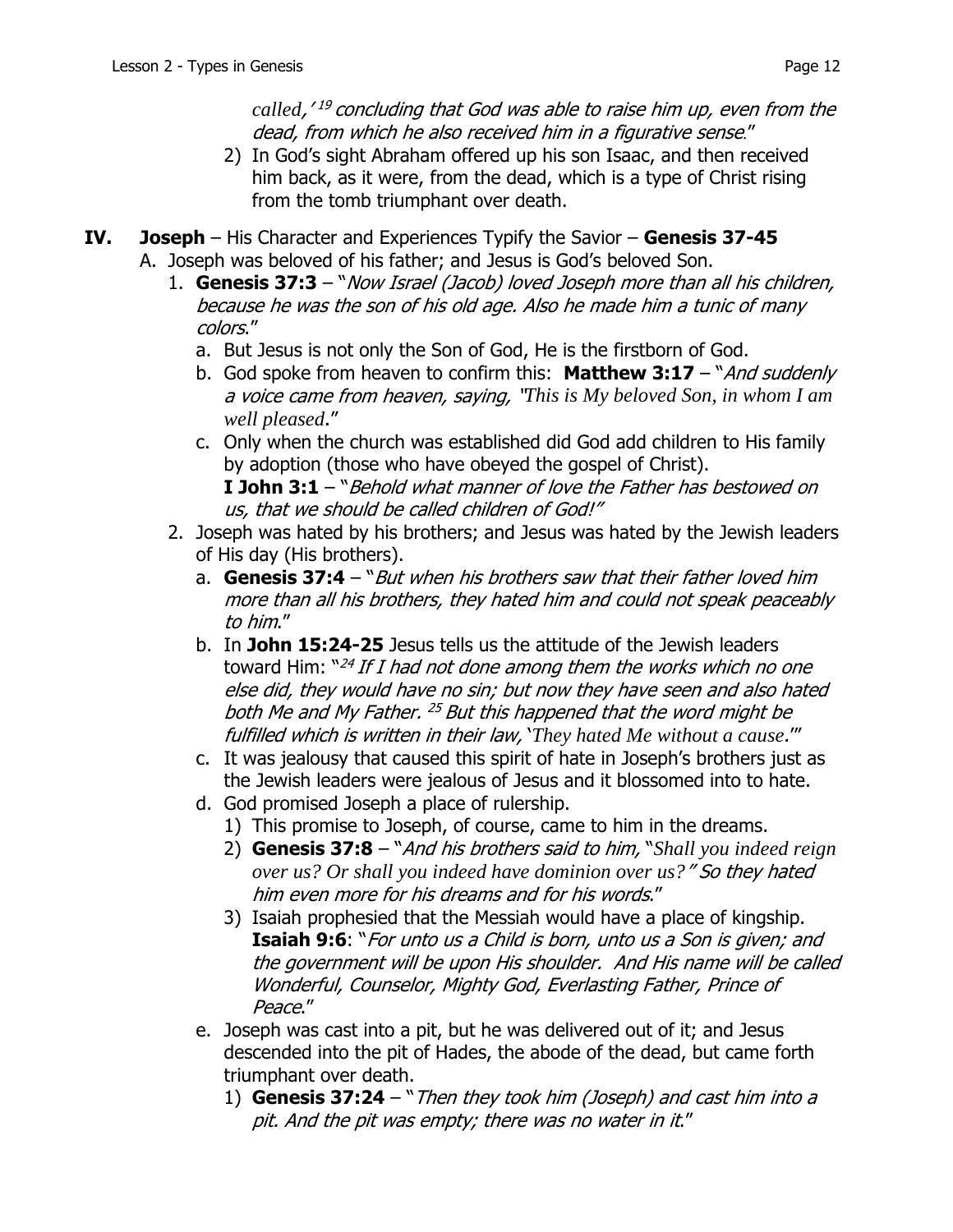- a) This pit was probably a cistern where all the water had been used up.
- b) Then in **verse 28** we read: "Then Midianite traders passed by; so the brothers pulled Joseph up and lifted him out of the pit, and sold him to the Ishmaelites for twenty shekels of silver. And they took Joseph to Egypt."
- c) When Joseph was lifted out of the pit and was sold to the Midianites, he escaped the death his brothers had planned for him.
- 2) Joseph's stay in the pit is a Type for the time Jesus spent in Hades after his crucifixion
	- a) Like Joseph, Jesus also ascended from the pit of Hades in victory over death.
	- b) **Ephesians 4:8-10** "<sup>8</sup> Therefore He says: "When He ascended on high, He led captivity captive, and gave gifts to men." <sup>9</sup> (Now this, "*He ascended*"—what does it mean but that He also first descended into the lower parts of the earth?<sup>10</sup> He who descended is also the One who ascended far above all the heavens, that He might fill all things."
	- c) **I Corinthians 15:54**  "So when this corruptible has put on incorruption, and this mortal has put on immortality, then shall be brought to pass the saying that is written: "Death is swallowed up in victory."
	- d) When Jesus ascended from Hades, he escaped (overcame) the death which Satan had planned for Him.
- 3) Joseph was sold for twenty pieces of silver; and Jesus was sold by Judas for thirty pieces of silver.
	- a) **Genesis 37:28**  "Then Midianite traders passed by; so the brothers pulled Joseph up and lifted him out of the pit, and sold him to the Ishmaelites for twenty shekels of silver. And they took Joseph to Egypt."
	- b) How similar this was to what happened to Jesus in **Matthew 26:15** – "Then one of the twelve, called Judas Iscariot, went to the chief priests  $^{15}$  and said, "What are you willing to give me if I deliver Him to you?" And they counted out to him thirty pieces of silver."
- 4) Joseph was falsely accused and imprisoned; and similarly Jesus was arrested and condemned by false testimony.
	- a) **Genesis 39:19-20**  $\frac{19}{19}$  So it was, when his master heard the words which his wife spoke to him, saying, "Your servant did to me after this manner," that his anger was aroused. <sup>20</sup> Then Joseph's master took him and put him into the prison, a place where the king's prisoners were confined. And he was there in the prison."
	- b) False witnesses played a large part in the trial of Jesus. **Mark 14:55-56** – "<sup>55</sup> Now the chief priests and all the council sought testimony against Jesus to put Him to death, but found